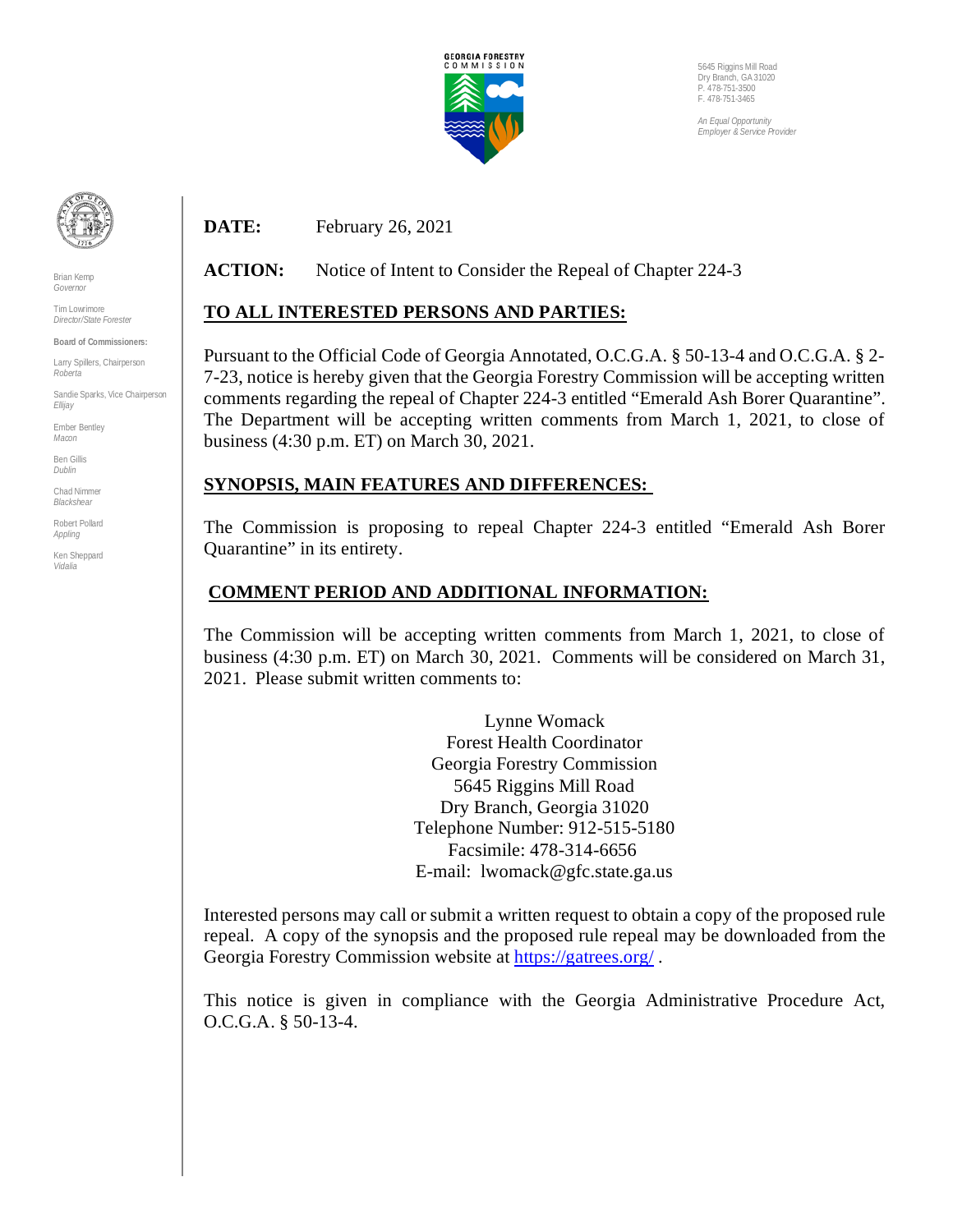## OF GEORGIA FORESTRY COMMISSION

#### **CHAPTER 224-3 EMERALD ASH BORER QUARANTINEREPEALED**

## TABLE OF CONTENTS

- 224-3-.01 Establishment and Purpose of Quarantine Repealed
- 224-3-.02 Definitions Repealed
- 224-3-.03 Regulated Articles Repealed
- 224-3-.04 **Quarantined and Regulated Areas Repealed**
- 224-3-.05 Conditions Governing The Intrastate Movement Of Regulated Articles Repealed
- 224-3-.06 Conditions Governing The Movement Of Regulated Articles From Quarantined Areas. Repealed
- 224-3-.07 Issuance And Cancellation Of Certificates And Limited Permits. Repealed
- 224-3-.08 Compliance Agreements And Cancellation. Repealed
- 224-3-.09 Assembly And Inspection Of Regulated Articles. Repealed
- 224-3-.10 Attachment And Disposition Of Certificates And Limited Permits. Repealed
- 224-3-.11 Costs And Charges.Repealed
- 224-3-.12 **Inspection And Disposal Of Regulated Articles And Pests. Repealed**
- 224-3-.13 Unlawful ActsRepealed
- 224-3-.14 Violation is a MisdemeanorRepealed

## **224-3-.01 Establishment and Purpose of Quarantine Repealed**

- 1. The Emerald Ash Borer (*Agrilus planipennis*), an exotic invasive plant pest that is established in several other states, has been found in Georgia. This insect can be highly destructive to Georgia's ash trees (*Fraxinus* species) and ash nursery stock. Therefore, it is in the best interest of Georgia's citizens, agriculture, and silviculture that this quarantine be established to limit its human-assisted spread within the state.
- 2. The purpose of this quarantine is to prevent the human-assisted spread of the Emerald Ash Borer to noninfested areas of the state by regulating the movement of those articles that are likely to transport this insect.
- 3. This Quarantine closely parallels both the U.S. Department of Agriculture Animal and Plant Health Inspection Service (USDA APHIS) quarantine regulation in the Code of Federal Regulations, 7 CFR § 301.53-1 through § 301.53-9 and the Georgia Department of Agriculture quarantine regulation at Ga. Comp. R. & Regs, r. 40-4-25.01 through .14.

Authority O.C.G.A.§12-6-16

## **224-3-.02 Definitions Repealed**

- 1. "Director" means the Director of the Georgia Forestry Commission or other person authorized to act on his behalf.
- 2. "Certificate" means a document issued by the Director or by an authorized person operating under a compliance agreement to allow the movement of regulated articles to a destination.
- 3. "Compliance agreement" means a written agreement between a person and, the Georgia Forestry Commission, in accordance with the provisions of this quarantine regulation, the Georgia Department of Agriculture, in accordance with the provisions of its quarantine regulation at Ga. Comp. R. & Regs, r. 40-4- 25.01 through .14, or the U.S. Department of Agriculture in accordance with its quarantine regulation at 7 CFR § 301.53-1 through .53-9, or all three agencies, in which the person agrees to comply with the requirements and conditions of the agreement and the quarantine regulation(s) governing the agreement.
- 4. "Emerald Ash Borer" means the insect known as Emerald Ash Borer (*Agrilus planipennis* [Coleoptera: Buprestidae]) in any stage of development (egg, larva, pupa, adult).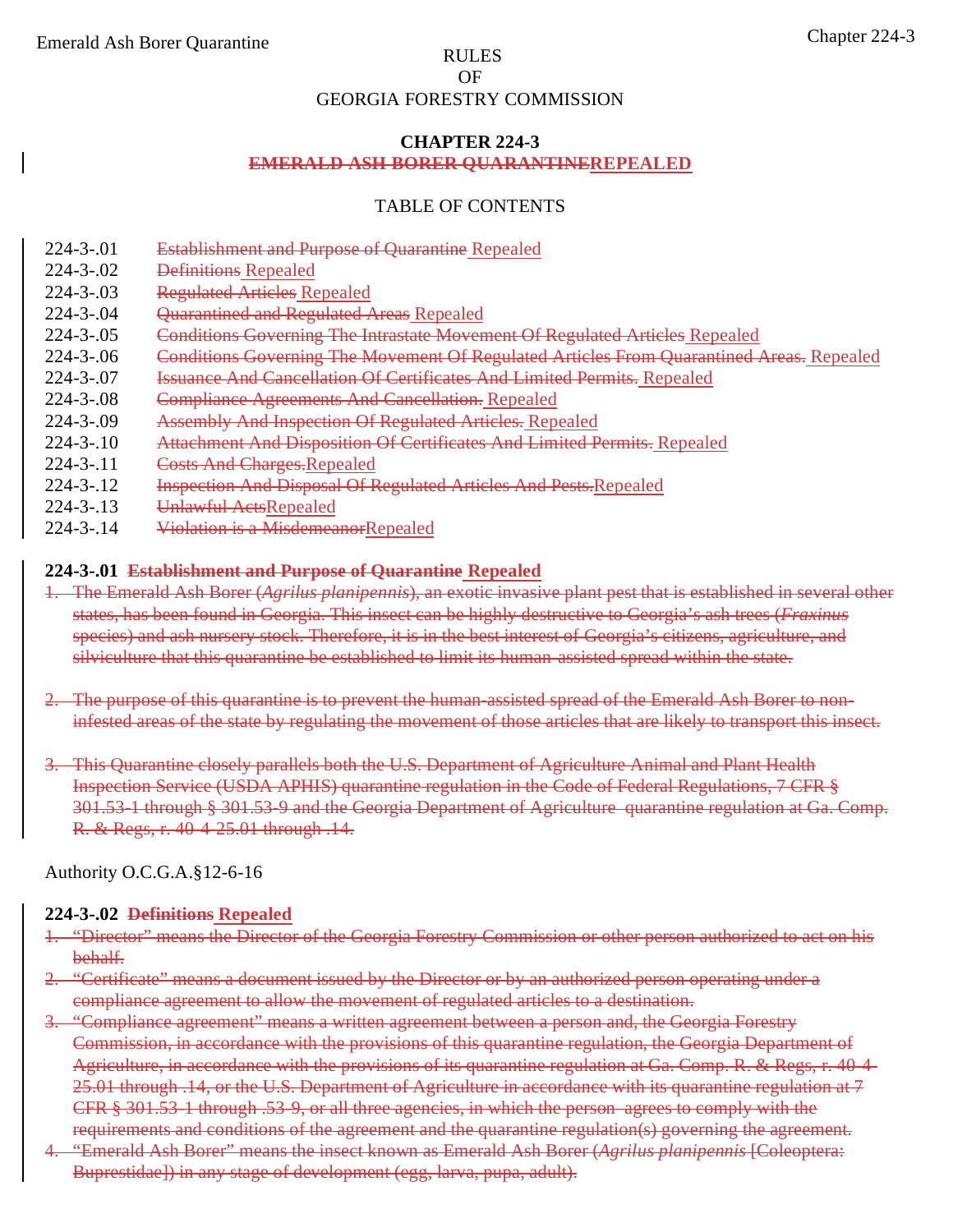- 5. "Infestation" means the presence of the Emerald Ash Borer or the existence of circumstances that make it reasonable to believe that the Emerald Ash Borer is present.
- 6. "Intrastate" means within the State of Georgia.
- 7. "Inspector" means any employee of the Georgia Forestry Commission, or other individual authorized by the Director to enforce the provisions of this quarantine.
- 8. "Limited permit" means a document issued by the Director in which a person operating under a compliance agreement affirms that the regulated article is not eligible for a certificate and will be moved only to a specified destination and in accordance with conditions specified on the permit.
- 9. "Moved (movement, move)" means shipped, offered for shipment, received for transportation, transported, carried, or allowed to be moved, shipped, transported, or carried.
- 10. "Person" means any association, company, corporation, firm, individual, joint stock company, partnership, society, or any other legal entity.
- 11. "Quarantined area" means any area that has been placed under quarantine by the Georgia Forestry Commission.
- 12. "Regulated Area" means the area where all Emerald Ash Borer Quarantine regulations are in effect as defined in Ga. Comp. R. & Regs., r. 224-3-.04.
- 13. "Regulated article" means any article listed in 224-3-.03 or otherwise determined by the Director as capable of harboring or carrying any life stage of the Emerald Ash Borer.
- 14. These rules shall apply to any ash trees originating within a forest setting or regulated articles which are derived from forest trees.

## **224-3-.03 Regulated articles. Repealed**

- 1. The following are regulated articles:
	- (a) The Emerald Ash Borer in any life stage,
	- (b) Firewood of all hardwood (non-coniferous) species,
	- (c) Ash nursery stock,
	- (d) Green (non-heat treated) ash lumber,
	- (e) Other living, dead, cut, or fallen, material of the genus *Fraxinus*, including logs, stumps, roots, branches, and composted and uncomposted chips that have not been ground to a small enough size to destroy EAB in any life stage, as required by USDA APHIS.
- 2. Any other article, product, or means of conveyance not listed in paragraph 1 above may be designated as a regulated article if an inspector determines that it presents a risk of spreading Emerald Ash Borer and notifies the person in possession of the article, product, or means of conveyance that it is subject to the restrictions of the regulations.

Authority O.C.G.A.§12-6-16

## **224-3-.04 Quarantined and Regulated Areas Repealed**

1. In accordance with O.C.G.A. §12-6-16(b), the Director hereby declares and defines the entire state of Georgia as an area of quarantine for the Emerald Ash Borer. However, the procedural requirements for the quarantine detailed in these regulations will only be in effect for the regulated area as defined in paragraphs 2 and 3 herein. Specifically, the restrictions in Ga. Comp. R. & Regs., r. 224-3-.06regarding the movement of regulated articles from quarantined areas, the requirements in Ga. Comp. R. & Regs., r. 224-3-.09regarding assembly and inspection of regulated articles, and the requirements in Ga. Comp. R. & Regs., r. 224-3-.12 regarding inspection and disposal of regulated articles and pests will be in effect and enforced only in the regulated area.

2. The regulated area, where all procedural requirements for the quarantine detailed in these regulations are effective and enforceable, currently includes:

(a) DeKalb County and

(a) Fulton County.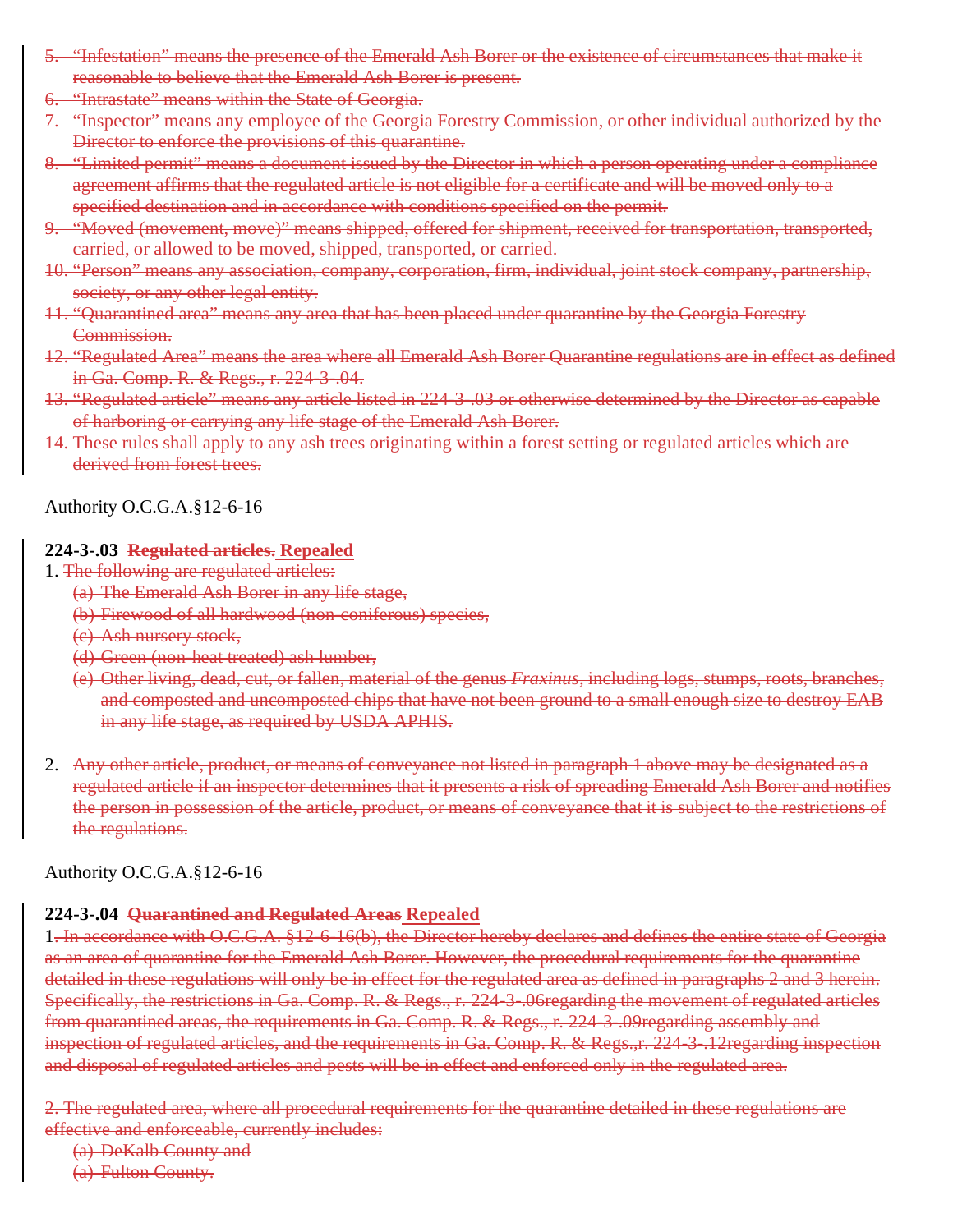- 3. The regulated area may be expanded if the Director determines that the Emerald Ash Borer is either present in other Counties or there is an increased risk for the presence of the Emerald Ash Borer in other Counties. The Director's determination regarding the presence or increased risk for the presence of the Emerald Ash Borer will be made after specimens collected in United States Department of Agriculture (USDA) Animal and Plant Health Inspection Service (APHIS) survey traps are confirmed by USDA APHIS to be Emerald Ash Borer. Counties that constitute the regulated area will be identified on the Georgia Forestry Commission's website where they will be conspicuously posted at: http://www.gatrees.org/forest-management/forest-health/eab/index.cfm.
- 4.3. These rules shall apply to any ash trees originating within a forest setting or regulated articles which are derived from forest trees.

#### **224-3-.05 Conditions Governing The Intrastate Movement Of Regulated Articles Repealed**

- 1. Movement of a regulated article solely within the regulated area is allowed without restriction.
- 2. At no time are the regulated articles permitted to be transported from an infested area to a non-infested area without a limited permit.

Authority O.C.G.A.§12-6-16

#### **224-3-.06 Conditions Governing The Movement Of Regulated Articles From Quarantined Areas. Repealed**

- 1. Regulated articles may be moved from a quarantined area only if moved:
	- (a) With a certificate or limited permit issued and attached in accordance with 224-3-.07and 224-3-08 from an area of Georgia identified by USDA APHIS as having a "non-flight" period for EAB, and only during the period of November 1 through March 1. Counties outside of this "non-flight" zone do not have a period when regulated articles can be moved from a quarantined area to a non-quarantined area. See map in appendix for this zone.
- 2. Without a certificate or limited permit if:
	- (a) The regulated article is moved by the United States Department of Agriculture for experimental or scientific purposes; or
	- (b) The regulated article originates outside the quarantined area and is moved through the quarantined area under the following conditions:
		- (1) The points of origin and destination are indicated on a waybill accompanying the regulated article; and
		- (2) The regulated article is moved in an enclosed vehicle or is completely covered to prevent access by the Emerald Ash Borer, or
		- (3) The regulated article is moved directly through the quarantined area without stopping (except for refueling or for traffic conditions), or has been stored, packed, or handled at locations approved by an inspector as not posing a risk of infestation by the Emerald Ash Borer; and
		- $(4)(1)$  The article has not been combined or commingled with other articles so as to lose its individual identity.

Authority O.C.G.A.§12-6-16

#### **224-3-.07 Issuance And Cancellation Of Certificates And Limited Permits. Repealed**

1. The Director or person operating under a compliance agreement may issue a certificate for the movement of a regulated article if he or she determines that the regulated article: (a) Is apparently free of the Emerald Ash Borer, based on inspection; or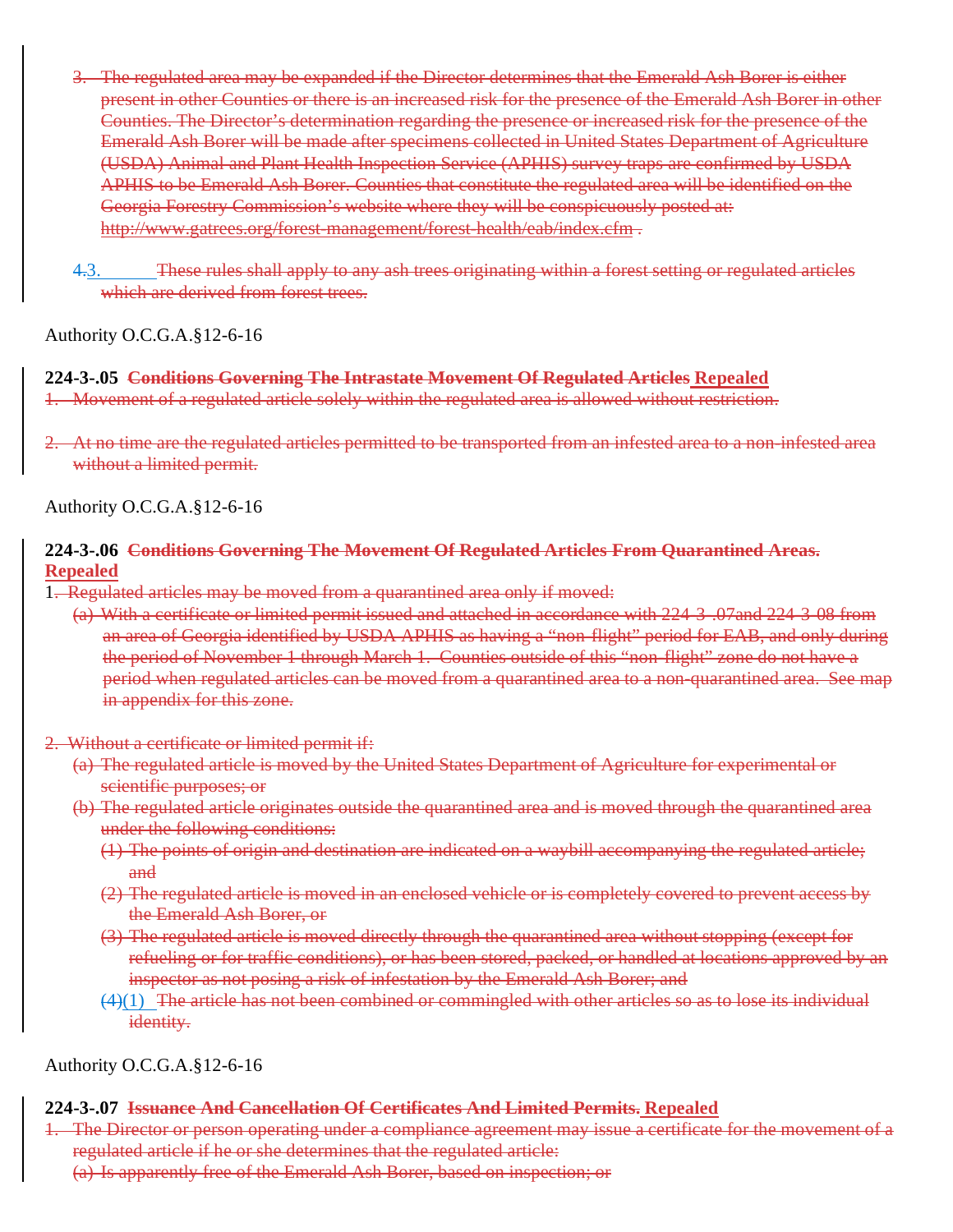- (b) Has been grown, produced, manufactured, stored, or handled in a manner that, in the judgment of the inspector, prevents the regulated article from presenting a risk of spreading the Emerald Ash Borer; and
- (c) Is eligible for unrestricted movement under all other Federal domestic plant quarantines and regulations applicable to the regulated articles.
- 2. The Director or a person operating under a compliance agreement may issue a limited permit for the movement of a regulated article not eligible for a certificate if he or she determines that the regulated article:
	- (a) Is to be moved to a specified destination for specific processing, handling, or utilization (the destination and other conditions to be listed on the limited permit), and this movement will not result in the spread of the Emerald Ash Borer because the pest will be destroyed by the specific processing, handling, or utilization; and
	- (b) Is to be moved in compliance with any additional emergency conditions that the Director may impose to prevent the spread of the Emerald Ash Borer; and
	- (c) Is eligible for unrestricted movement under all other Federal domestic plant quarantines and regulations applicable to the regulated article.
- 3. The Director may issue blank certificates and limited permits to a person operating under a compliance agreement in accordance with rule 224-3 .07 or authorize reproduction of the certificates or limited permits on shipping containers, or both, as requested by the person operating under the compliance agreement. These certificates and limited permits may then be completed and used, as needed, for the movement of regulated articles that have met all of the requirements of paragraph 1 or 2 of this section.
- 4. Any certificate or limited permit may be canceled orally or in writing by the Director whenever he determines that the holder of the certificate or limited permit has not complied with this chapter. If the cancellation is oral, the cancellation will become effective immediately, and the cancellation and the reasons for the cancellation will be confirmed in writing as soon as circumstances permit. Any person whose certificate or limited permit has been canceled may appeal the decision in writing to the Director within 10 days after receiving written cancellation notice. The appeal must state all of the facts and reasons that the person wants the Director to consider in deciding the appeal. As soon as practicable, the Director will grant or deny the appeal in writing, stating the reasons for the decision.

## **224-3-08 Compliance Agreements And Cancellation. Repealed**

- 1. Any person engaged in growing, handling, or moving regulated articles may enter into a compliance agreement when the Director determines that the person understands this quarantine. The agreement shall stipulate that safeguards will be maintained against the establishment and spread of infestation, and will comply with the conditions governing the maintenance of identity, handling, and subsequent movement of such articles, and the cleaning and treatment of means of conveyance and containers.
	- 2. Any compliance agreement may be canceled orally or in writing by the Director whenever he determines that the person who has entered the compliance agreement has failed to comply with this quarantine. If the cancellation is oral, the cancellation will become effective immediately, and the cancellation and the reasons for the cancellation will be confirmed in writing as soon as circumstances permit. Any person whose compliance agreement has been canceled may appeal the decision in writing to the Director within 10 days after receiving written cancellation notice. The appeal must state all of the facts and reasons that the person wants the Director to consider in deciding the appeal. As soon as practicable, the Director will grant or deny the appeal in writing, stating the reasons for the decision.

## Authority O.C.G.A.§12-6-16

**224-3-.09 Assembly And Inspection Of Regulated Articles. Repealed**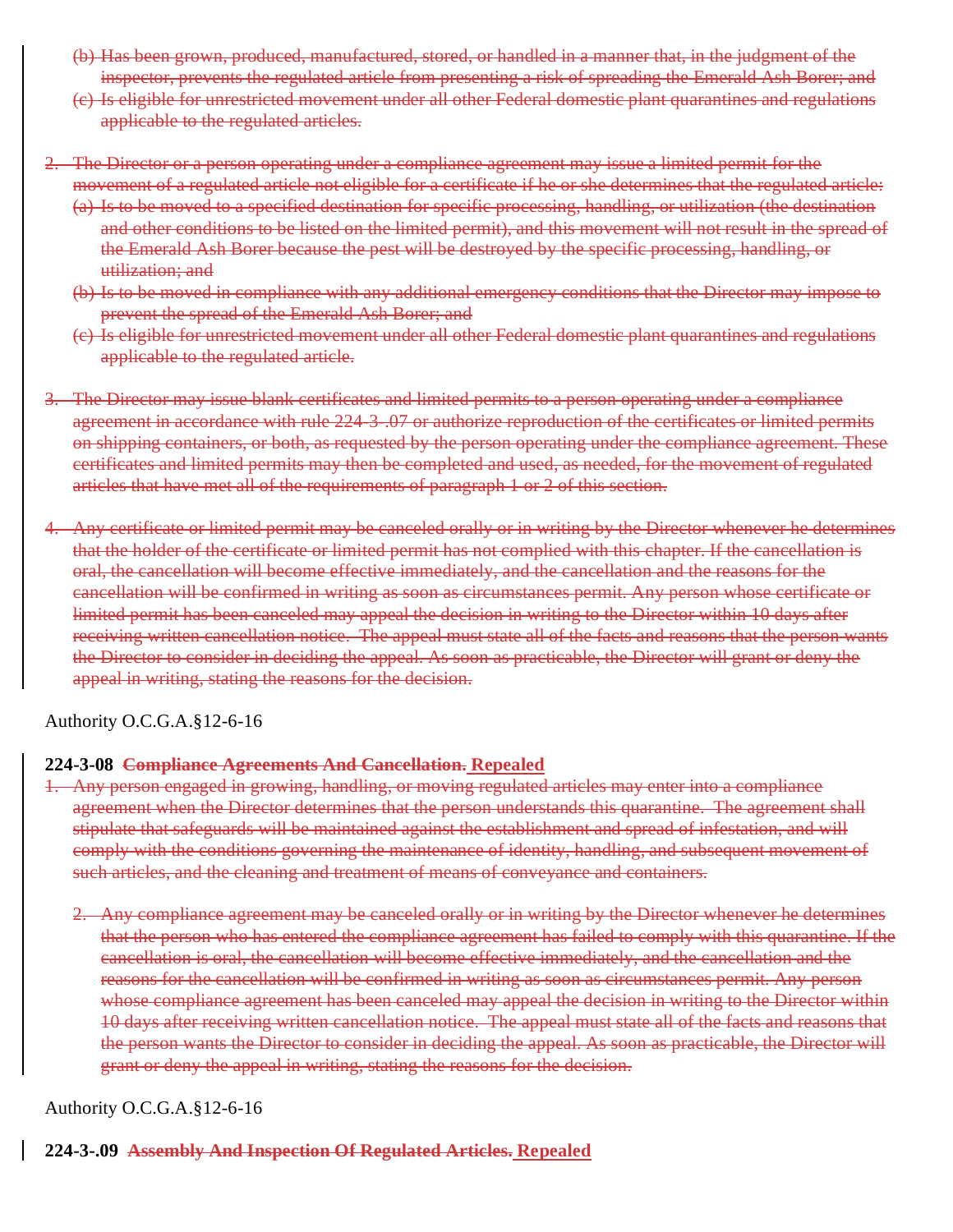- 1. Persons requiring certification or other services shall request the services from the Director at least 5 business days before the regulated article is to be moved.
- 2. The regulated articles must be assembled at the place and in the manner that the Director designates as necessary to comply with this chapter.

#### **224-3-.10 Attachment And Disposition Of Certificates And Limited Permits. Repealed**

- 1. A regulated article must be plainly marked with the name and address of the consignor and the name and address of the consignee and must have the certificate or limited permit issued for the movement of a regulated article accompany at all times during movement to:
	- (a) The regulated article (all round ash logs shall be painted on the butts);
	- (b) The container (or transport vehicle) carrying the regulated article; or
	- (c) The consignee's copy of the accompanying waybill: *Provided,* that the description of the regulated article on the certificate or limited permit, and on the waybill, are sufficient to identify the regulated article; and
- 2. The carrier must furnish the certificate or limited permit authorizing movement of a regulated article to the consignee at the destination of the shipment.

Authority O.C.G.A.§12-6-16

#### **224-3-.11 Costs And Charges Repealed**

The Director may assess fees for inspections, and/or for issuance of limited permits, certificates, or compliance agreements.

Authority O.C.G.A.§12-6-16

#### **224-3-12 Inspection And Disposal Of Regulated Articles And Pests. Repealed**

- 1. The Director is authorized to stop and inspect, and to seize, destroy, or otherwise dispose of, or require disposal of regulated articles and Emerald Ash Borers.
- 2. All costs for treatment, destruction, or disposal of regulated articles shall be borne by the person in possession of the regulated article.

Authority O.C.G.A.§12-6-16

#### **224-3-.13 Unlawful Acts Repealed**

- 1. The following are violations of this chapter:
	- (a) The movement of any regulated article outside of a quarantined area without proper permit,
	- (b) Providing false information in an attempt to obtain a limited permit or compliance agreement,
	- (c) Using a limited permit or certificate issued to another person or allowing another person to use a limited permit not issued to that person,
	- (d) Failure to follow all the conditions contained in a limited permit or compliance agreement,
	- (e) The obstruction of the Director in the performance of his duties.

Authority O.C.G.A.§12-6-16

#### **224-3-.14 Violation is a Misdemeanor Repealed**

Any person violating any provision of this chapter shall be guilty of a misdemeanor.

Authority O.C.G.A.§12-6-16

*Appendix*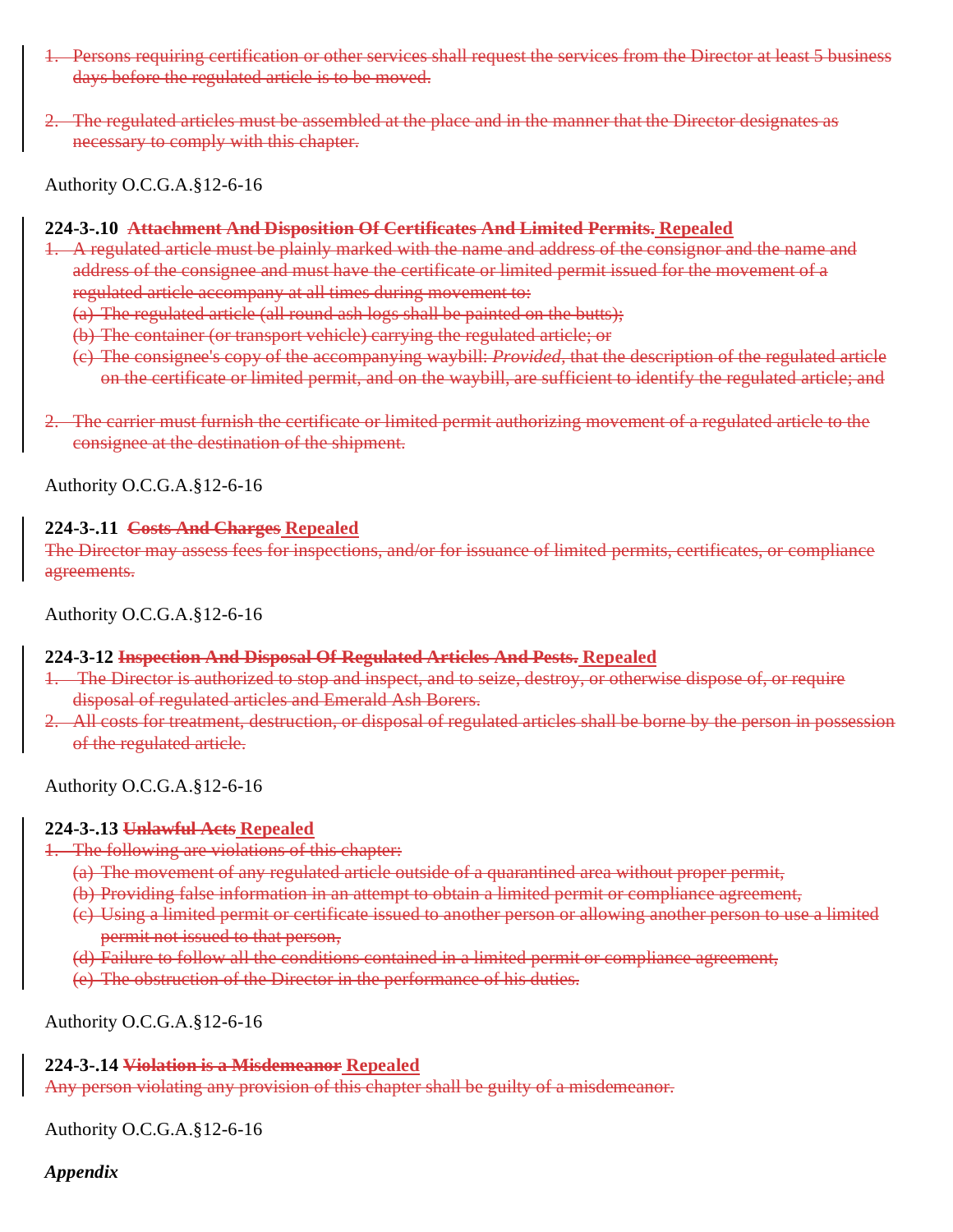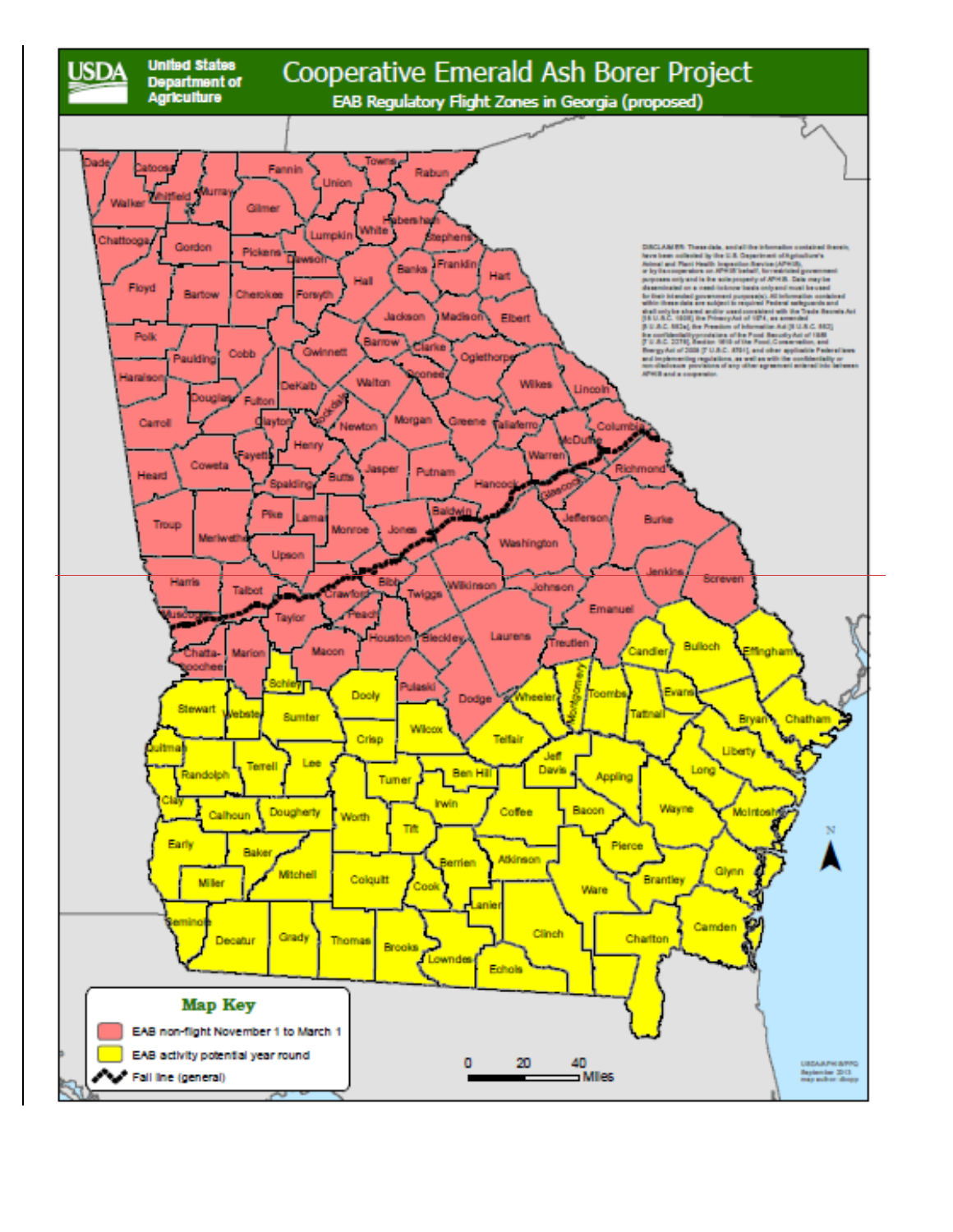# OF GEORGIA FORESTRY COMMISSION

## **CHAPTER 224-3 REPEALED**

## TABLE OF CONTENTS

| $224 - 3 - 01$ | Repealed |
|----------------|----------|
| 224-3-.02      | Repealed |
| $224 - 3 - 03$ | Repealed |
| 224-3-.04      | Repealed |
| 224-3-.05      | Repealed |
| 224-3-.06      | Repealed |
| 224-3-.07      | Repealed |
| 224-3-.08      | Repealed |
| 224-3-.09      | Repealed |
| $224 - 3 - 10$ | Repealed |
| 224-3-.11      | Repealed |
| 224-3-.12      | Repealed |
| 224-3-.13      | Repealed |
| 224-3-.14      | Repealed |

## **224-3-.01 Repealed**

Authority O.C.G.A.§12-6-16

## **224-3-.02 Repealed**

Authority O.C.G.A.§12-6-16

## **224-3-.03 Repealed**

Authority O.C.G.A.§12-6-16

## **224-3-.04 Repealed**

Authority O.C.G.A.§12-6-16

## **224-3-.05 Repealed**

Authority O.C.G.A.§12-6-16

## **224-3-.06 Repealed**

Authority O.C.G.A.§12-6-16